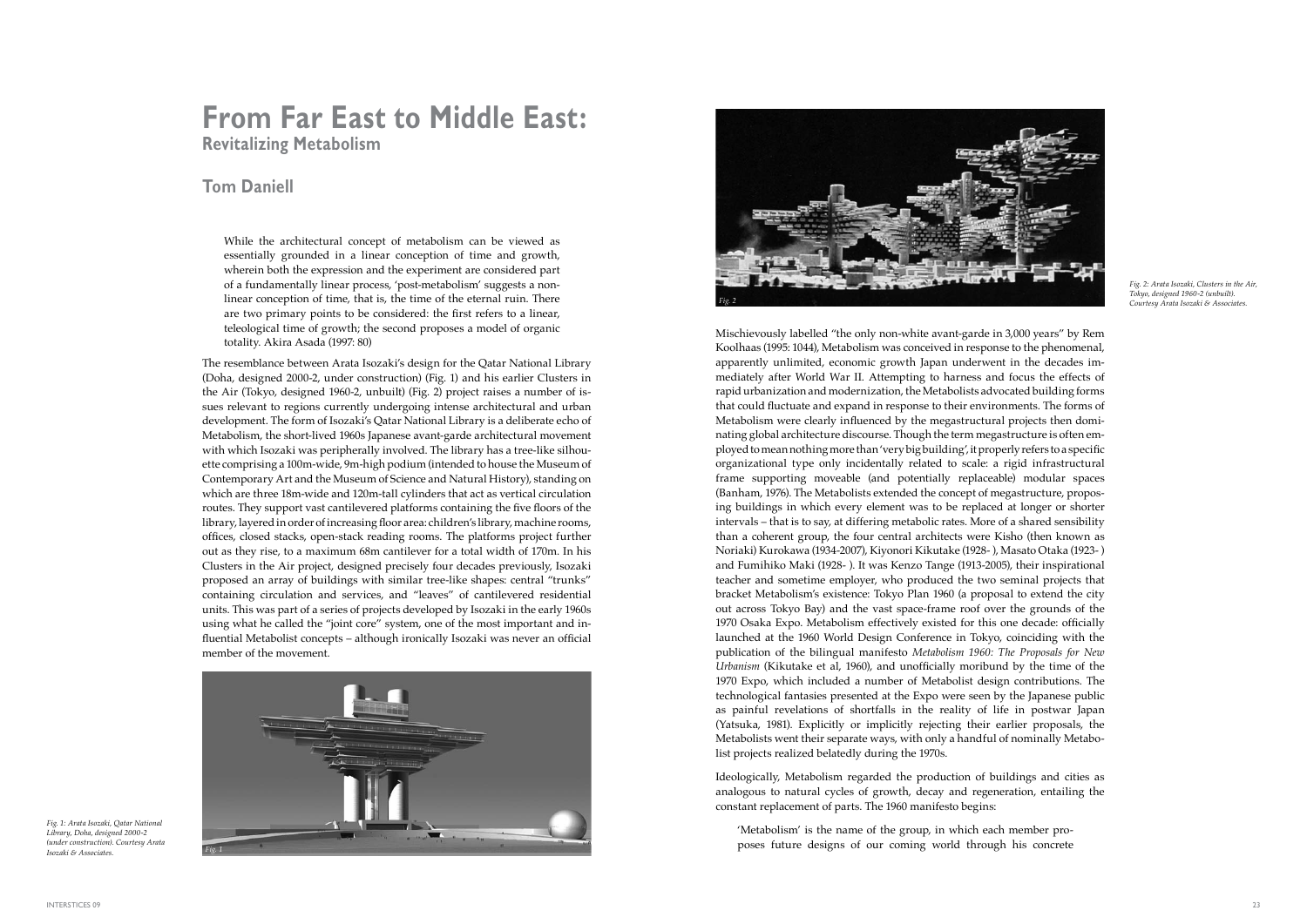Ultimately, the biological metaphors of Metabolism were more of a transitional polemical statement than a plausible design strategy – the built examples are scenographic rather than truly metabolic. Conceptually, Metabolism has far more applicability as an approach to urban planning than in the design of individual buildings. Though the proposals of the Metabolists comprised a serious attempt to deal with new conditions of urban growth predicated on unprecedented speed and unpredictable change, the magnitude of ambition ensured that no urban-scale Metabolist projects were ever commissioned.

Outside Japan, Metabolist ideas had a brief but significant influence in the Far East and the Middle East. Just as the modernization of Japanese cities was approaching a degree of stability, nations such as Korea, Malaysia and Singapore were beginning the same kinds of delirious development that had initially provoked the Metabolists. East Asian architects adapted Metabolist ideas in their own designs, and major projects in the Arab world attracted the involvement of Japanese Metabolists such as Kenzo Tange (Kuwait International Airport, an unbuilt Sports City in Kuwait), Kisho Kurokawa (Sarir Bedouin housing in Libya, an unbuilt Conference City in Abu Dhabi), and Kiyonori Kikutake (an unbuilt floating hotel in Abu Dhabi). In the mid-1990s, more than two decades after the disappearance of Metabolism as a vital presence in architectural discourse, Arata Isozaki was given the opportunity to confront and critique his earlier involvement through a commission for an urban project in China. The municipal government of Zhuhai (one of China's Special Economic Zones) approached Isozaki in 1993 with a proposal to develop the southern part of Hengqin Island, located in the South China Sea, into a centre for international exchange that would encompass

designs and illustrations. We regard human society as a vital process – a continuous development from atom to nebula. The reason why we use such a biological word, the metabolism, is that, we believe design and technology should be a denotation of human vitality. We are not going to accept the metabolism as a natural historical process, but we are trying to encourage active metabolic development of our society through our proposals. (Kikutake et al, 1960: 5)

Despite ideological resonances with Archigram and their ilk (i.e. other architects who celebrated and instrumentalized impermanence), Metabolism was presented to the world as specifically Japanese, the outcome of a Buddhism-inspired philosophy of transience intimately in tune with the natural world: "As trees come out new buds, then fall down leaves, in accordance with the circulation of the four seasons, the living unit will belong together with the inhabitant's life" (Kikutake et al, 1960: 19). In a later essay, founding Metabolist member Noboru Kawazoe (1926- ) implicitly connects Metabolism with the periodic reconstruction of Ise Shrine, a ritual that has been carried out intermittently since the seventh century and currently takes place every twenty years (Kawazoe, 1965). As architectural historian Jonathan Reynolds notes:

Kawazoe cited Ise as a prime example of a tendency in Japanese building to perpetuate architectural form without undue concern for the preservation of the actual building itself. For Kawazoe this suggested an appreciation for the mutability of all things and the recognition that the practice of building should be attuned to natural processes. The ability to add new rooms without upsetting the order of the whole meant, conversely, that rooms could be removed at will. The design, one might say, had its own metabolism, which allowed it to keep pace with the cycles of life in Nature and society.… When Kawazoe described architecture maintaining its basic structure but regularly replacing materials (in a manner similar to the metabolic processes of a living creature) and adding or subtracting parts as needed, this was a clear expression of the core principles of metabolist theory. And by equating Japanese architectural practices with natural processes, Kawazoe could trump the seemingly mechanical or unnatural methods that predominated in the West. (Reynolds, 2001: 331)

The most emblematic of the Metabolist projects actually built in Japan is Kisho Kurokawa's Nakagin Capsule Tower (1972) (Fig. 3), which comprises a pair of concrete spines supporting steel containers hoisted by crane and bolted into place with the intention that they would be replaced at 25-year intervals. The technology quickly became obsolete, and the building has never been altered, or even maintained – it has fallen into a sad state of disrepair, largely used as private storage, with piles of junk visible through the porthole windows. In 1996, DOCO-MOMO (the International Working Party for the DOcumentation and COnservation of Buildings, Sites and Neighbourhoods of the MOdern MOvement, a non-profit organization established in 1988) short-listed it for preservation as a World Heritage historical monument – surely the ultimate irony for this icon of mutable, regenerating architecture. In 2005, DOCOMOMO lost the battle at UNESCO, but negotiations continued between Kurokawa and the current owners of the building (a US hedge fund that bought out the Nakagin company) up until his death in October 2007. It is scheduled for demolition in 2009.



*Fig. 3: Kisho Kurokawa, Nakagin Capsule Tower, Tokyo, 1972. Courtesy Kisho Kurokawa Architect & Associates.*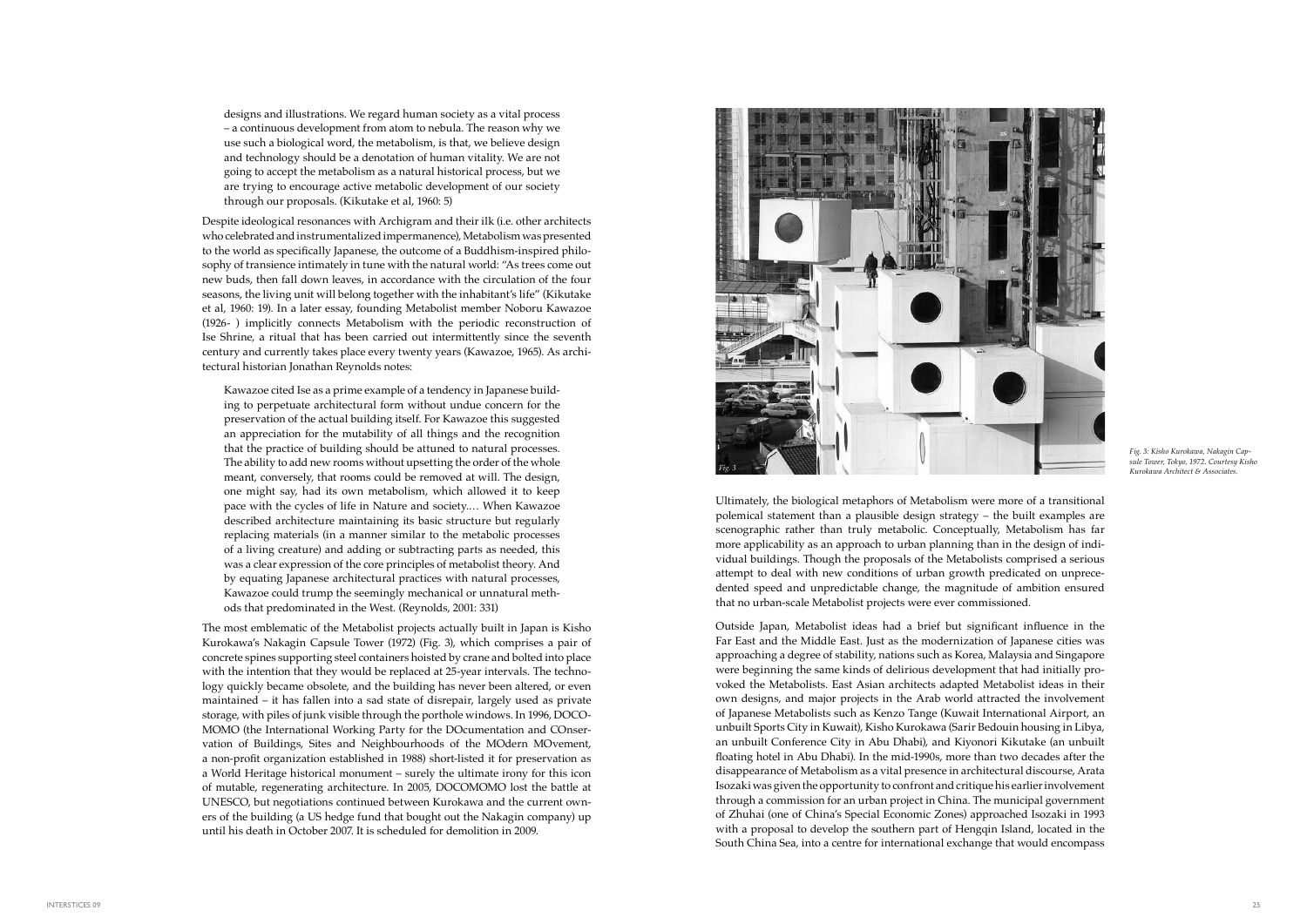More initiated a literary genre in which – sheltered from the modern world, usually among the 'noble savages' of the South Pacific or the Americas – modern man could shed the accretions of culture and return to a 'natural' state.

The ideal republic was effectively a 'pre-contact' society  $-$  i.e. one miraculously preserved from inclusion within the Western monoculturalist orbit; and it was in this that it was able [to] represent that 'primitive' or essentially human quality that the classical mentality residually valourised: the inherently closed and arbitrary nature of human ideology. (Fausett, 1991: 16)

Utopian discourse was thus formulated as a commentary on, or critique of, Western expansion, with its concomitant processes of cultural assimilation and commercial exploitation. Yet the possibility of isolation evaporated almost as quickly as the concept was formulated. Geographical knowledge was effectively complete by the eighteenth century: the world map had no more blind spots, no more unknown lands, no more frontiers. Without the possibility of limitless territorial expansion, the world of independent cultures – each defined only in relation to some external, unknown 'other' – began to disappear, and the concept of utopia expanded from local to universal. As Jean Baudrillard puts it, with characteristic hyperbole, "When there is no more territory virgin and therefore available for the imaginary, when the map covers the whole territory, then something like a principle of reality disappears" (1983: 158). The classical utopia became inconceivable. There was no longer a localized culture to be perfected, only the future, universal utopia to be created.

#### **Mirage City**

Sir Thomas More, who invented the original Utopia, set his imaginary place on an island discovered after a great voyage. Our artificial island will similarly be set in the sea, in our case, the South China Sea. The former was conceived in an age when people still believed in frontiers and the possibility of discoveries still existed, while our 'island' is a fictional construct fabricated on a sea where the possibility of discovery has been exhausted. Arata Isozaki (2001: 227)

Located at the western tip of the Zhu Jiang Kou (Pearl River Delta), Isozaki's Mirage City (a name that seems less than optimistic about its ultimate realization) is explicitly utopian, its ambitions humorously manifest in the form of the design itself. The island in More's *Utopia* was originally a peninsula, sliced away from the mainland then reconnected with bridges, and Mirage City is connected to Hengqin Island by two bridges that mimic the layout shown in the frontispiece to the second edition (1518) of the book.

Mirage City was conceived in collaboration with critic Akira Asada and developed by the Center for Science and Engineering at Waseda University. Isozaki used the commission to explore themes that have occupied him since the beginning of his career: growth, chance, collaboration, the dubious viability of any kind of deterministic urban planning and the notion of authorship itself. Mirage City (Figs. 4 and 5) is a metropolis without master plan in any conventional sense, intended to avoid the imposition of a singular, rigid vision. The desired indeterminacy is achieved by a process of layering in which each successive intervention reinforces, contradicts or subverts the preceding ones. Urban form

business, convention, cultural, scholastic, resort and residential facilities. Isozaki's response was a proposal for a new city on an artificial island off the coast of Hengqin Island, which, he says, can be seen as a "utopia, because a city on the sea evokes a world totally detached from contemporary political institutions and social conventions" (Asada & Isozaki, 1996: 25). Named Mirage City, or Haishi Jimua (in Chinese, *haishi* literally means "sea city" but implies "mirage"; the name is itself a reference to a poem by Song Dynasty Chinese poet Su Dongpo), it reinterprets Metabolist principles to create a new, ideal place on an empty site; that is, to produce a utopia. Like much of Isozaki's work, it is simultaneously a concrete proposal and a critical statement. An analysis of Isozaki's intentions warrants a brief examination of the history of utopian discourse as it relates to architecture.

### **Another Utopia**

Utopias afford consolation: although they have no real locality there is nevertheless a fantastic, untroubled region in which they are able to unfold; they open up cities with vast avenues, superbly planted gardens, countries where life is easy, even though the road to them is chimerical. Michel Foucault (1994: xviii)

For the utopian architect, there is an implicit correlation between spatial and social structure, a relationship that the French philosopher Louis Marin has named "utopics" (Marin, 1990). Create a harmonious, ordered environment, and a harmonious, ordered society will inevitably follow. From the ideal cities of the Renaissance, inaugurated by Filarete's concentric, symmetrical plan for Sforzinda (1465), to the potentially infinite Cartesian grid of Le Corbusier's Ville Contemporaine proposal (1922), there is a consistent faith in the deterministic relationship between space and society: "Utopia is first and foremost a spatial organization designed for complete human dwelling, an activation of a sort of dwelling fantasy" (Marin, 1990: 203). In recent decades, visions of unification have become suspect; the hubris of the regimented urban fantasies of the modern movement is as embarrassing as it was once inspiring. Proponents of utopias are generally seen as engaging in naïve fantasy, or worse, latent totalitarianism.

Pre-seventeenth-century utopias were not prescriptions for social change but fine-tuned versions of the existing status quo. The classical architectural utopia was symmetrical, ordered, static, ahistorical – an ideal society operating in equilibrium. With society fixed in a perfect state, it was the individual who was required to adapt. By the nineteenth century, the situation was reversed. Utopias became radical rearrangements of society itself, only indirectly concerned with the individual. Addressing a speculative future rather than an idealized present, architectural utopias were understood to be dynamic, universal, and – most importantly – realizable. This shift occurred during the Enlightenment 'crisis of modernity'. For Enlightenment thinkers, the ideal society was one that had avoided contamination by Western civilization. Geographical isolation was the usual strategy: Sir Thomas More, originator of the term "utopia" with his 1516 treatise of the same name, placed it on a remote island discovered only by accident:

From the time of More's book, Utopias have tended to begin with a travel, a departure and a journey, most of the time by sea, most of the time interrupted by a storm, a catastrophe which is the sublime way to open a neutral space, one which is absolutely different. (Marin, 1993: 14)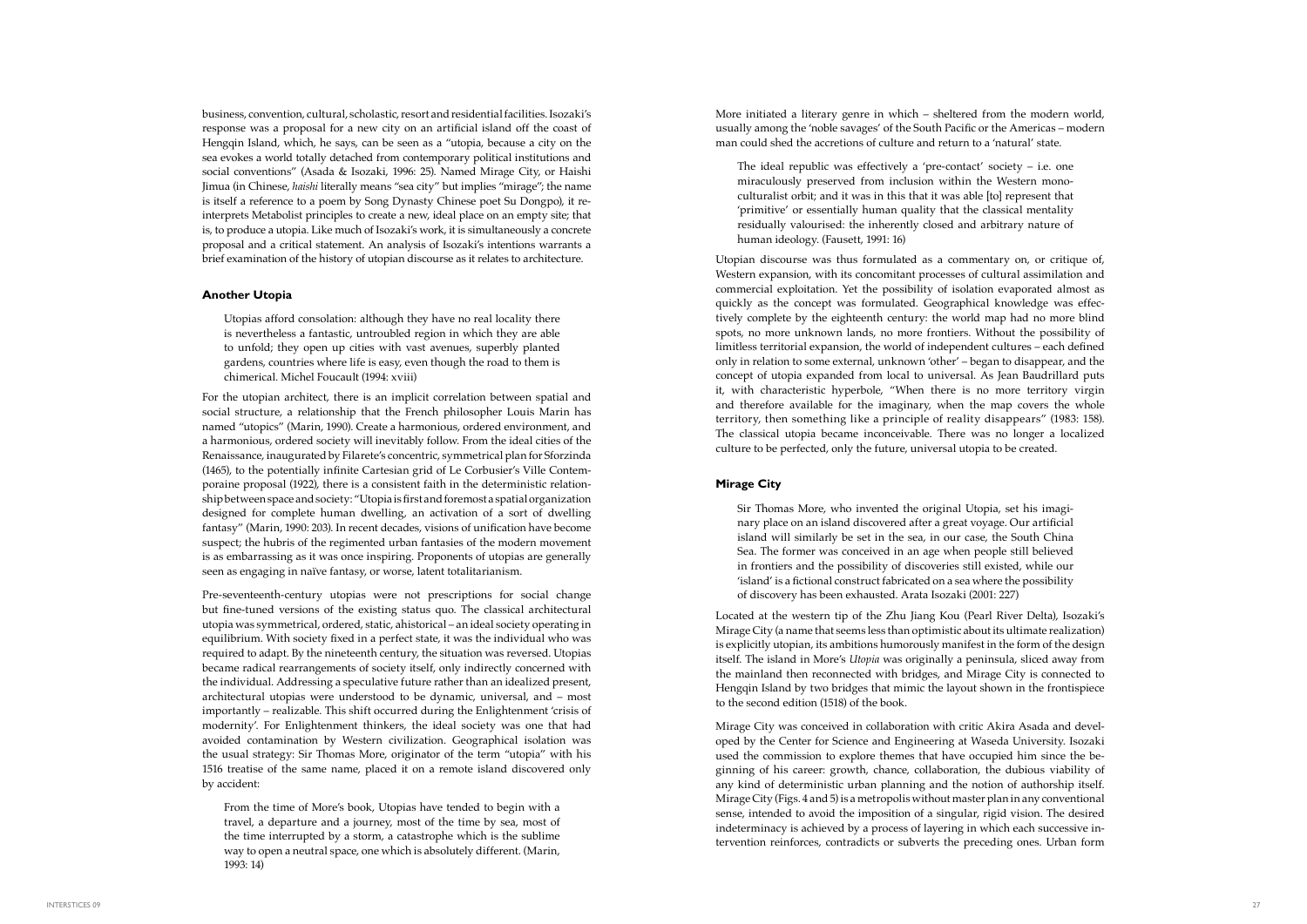For Asada, and perhaps for Isozaki himself, the conceptual base of the project is an update of 1960s Metabolism. Indeed, Mirage City has obvious similarities to Kenzo Tange's Metabolist urban plan for Tokyo Bay – an intense, dynamic programmatic mixture placed on reclaimed land and connected to the mainland by bridge infrastructure. Conceived within, and predicated on, the accelerating modernization, urbanization and economic growth of Japan's spectacular recovery from wartime devastation, the weakness of the original Metabolist projects lay in their reliance on megastructural principles – that is, the requirement for an enormous (size, cost, risk) fixed framework into which the various flexible components were to be plugged. The initial investment could never be returned, as technological advances would eliminate the benefits of modifying the existing architecture (as with Kurokawa's Nagakin Capsule Tower). Attempts at biological complexity were frustrated by the near impossibility of conscious design activity replicating natural processes of growth and evolution, a point convincingly argued in Christopher Alexander's 1965 essay *A City is not a Tree*. At a diagrammatic level, Metabolist designs were limited to essentially treelike structures:

While metabolism intended to radicalize function, its structural model was the organic whole, based on a hierarchy – stem (or spinal cord), branch, leaf, organ, cell. No matter how complex metabolist projects seem, this hierarchical schema of the organic whole can be easily detected behind that complexity. (Asada, 1997: 64-65)

Asada believes that Mirage City adumbrates the possibility of a contemporary, reinvigorated Metabolism. Borrowing terminology from the French philosophers Gilles Deleuze and Félix Guattari, he distinguishes a new "molecular" Metabolism from the earlier "molar" Metabolism – the former implying a nonhierarchical, rhizomatic interlinkage, and the latter implying a treelike, branching structure. Isozaki's own suspicion of the underlying rigidity of Metabolist

appears as a kind of interference pattern. Having established a basic functional zoning, Isozaki applied various techniques to create specificity and variety. Ranging from the traditional Chinese geomantic techniques of *feng shui* to experimental environmental technologies, some of these overlays are based on economic or contextual issues while others are entirely arbitrary. In one version, feeding a diagram of church locations in Venice through a computer-based genetic algorithm created a pattern of building density. In another, giving randomly scattered particles mutually attractive properties proportional to their size transformed them into a web of vectors usable as a layout of streets and plazas.

Isozaki exhibited a preliminary version of the project at the 1996 Venice Biennale, and then expanded it to become the inaugural exhibition of the NTT Inter-Communication Center gallery in Tokyo (April 19 to July 13, 1997) (Fig. 6). It was a test of the limits of indeterminacy and randomness in the design process: visitors were invited to modify the exhibits physically, while twelve guest architects and artists also added their own layer to the island, working directly in the gallery on duplicates of the main model. Perhaps the most radical contribution was from Diller + Scofidio (collaborating with DBOX and Lyn Rice), who infested the plan with drugs, gambling, piracy, prostitution – every undesirable (or 'dystopian') activity conceivable. It was built on the reverse side of the model, metaphorically the grimy underbelly of paradise. Forty-eight international architects were directly invited by Isozaki to independently place their own projects in Mirage City as part of an internet component of the exhibition; the site boundaries were created by superimposing a portion of the figure-ground composition of Piranesi's famous *Campo Marzio of Ancient Rome* (1762) onto the profile of the island. The invited architects either created new conceptual works or, more often, simply provided current projects from their offices. Without any realistic relationship to the Zhuhai municipal government's requirements, the process was an attempt to foster dialogue and collaboration as architects on adjacent sites negotiated their respective boundaries, smoothing the initial *cadavre exquis*. The Mirage City plan was also freely available on the internet, and design ideas sent via email were incorporated in the exhibition. As Isozaki strayed from the original commission, he called into question its underlying premises.



*Fig 4: Arata Isozaki, Mirage City sketches. Courtesy Arata Isozaki & Associates. Fig. 5: Arata Isozaki, Mirage City computer image. Courtesy Arata Isozaki & Associates.*



*Fig. 6: Arata Isozaki, Mirage City exhibition, NTT InterCommunication Center gallery, Tokyo, 1997. Courtesy NTT InterCommunication Center.*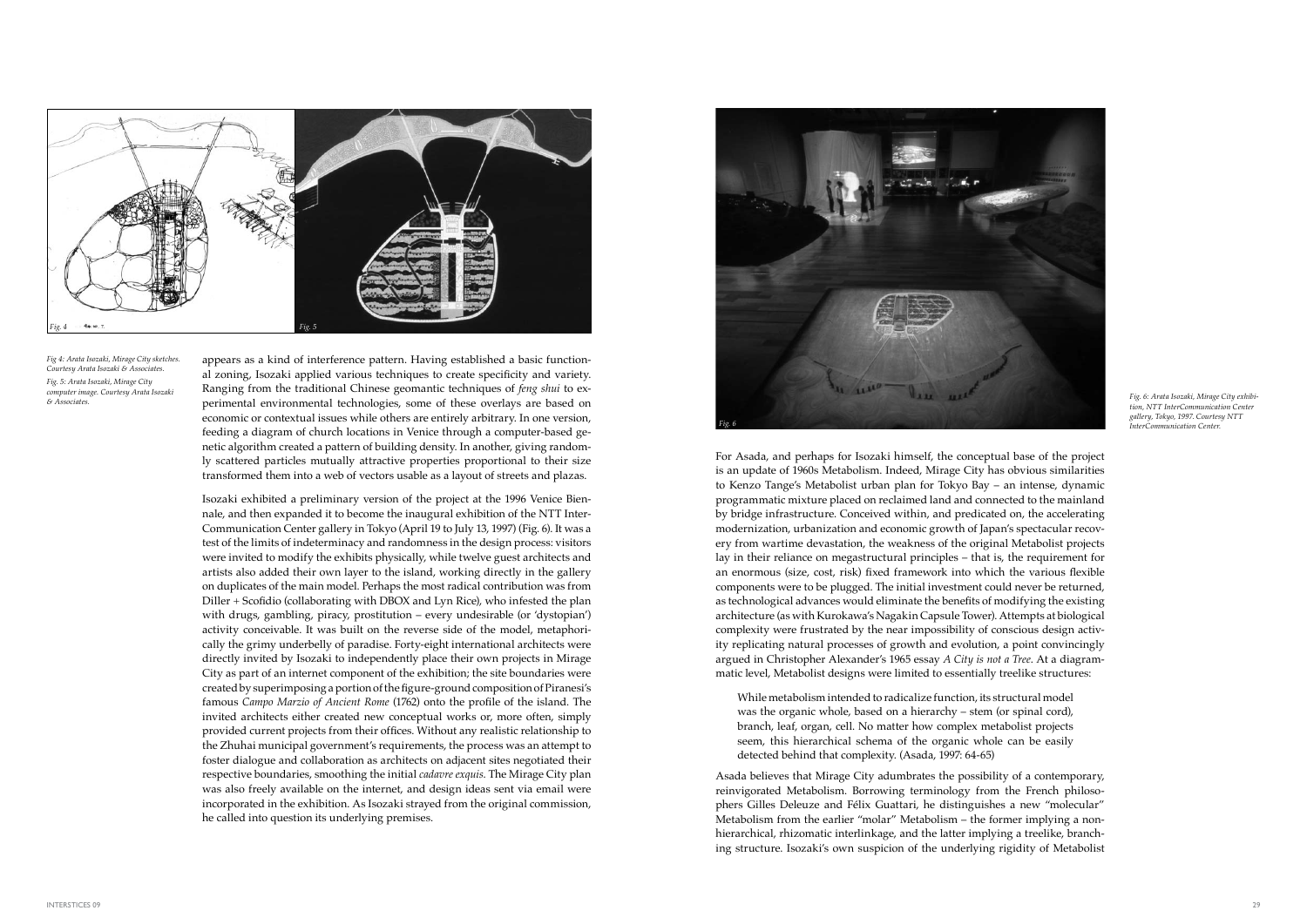In both cases, Isozaki attempted to destabilize authorship – that is, to simultaneously disempower the putative designer (himself) and enfranchise as many other participants as possible – as a critique of the totalizing vision that inevitably causes utopian order to devolve into disciplined tyranny.<sup>1</sup>

### **The Gulf**

Sand and sea along the Gulf, like an untainted canvas, provide the ultimate tabula rasa on which new identities can be inscribed: palms, world maps, cultural capitals, financial centers, sports cities.... Rem Koolhaas (2007: 7)

A great deal has been written in recent years about the speed and ostentation of architectural and urban developments in the Gulf region. In a matter of decades, entirely new cities have emerged from the desert, extending vertically in clusters of discordant tower profiles as they simultaneously spread into the water on surreal artificial islands. These extraordinary juxtapositions of built form are largely inhabited by a population in flux – tourists, guest workers, transients and mercenaries outnumber the 'natives.' As in Las Vegas, modern technologies and practically unlimited funds have transformed barren desert into fertile ground for utopian fantasies.

The sheer speed, quantity and quality of construction underway in the Gulf would seem to provide an ideal laboratory for testing urban planning principles that do not rely on fixed master plans, but place emphasis on channelling the energy and volatility already at work. Indeed, following the initial Metabolist forays into the Gulf during the 1960s and 70s, many of the conceptual propositions embedded in Mirage City are being realized here, albeit in debased, thoughtless ways. By evoking the Metabolist "joint core" system and the profile of Clusters in the Air, Isozaki's design for the Qatar National Library might be seen as an optimistic gesture, a symbolic replanting of the dormant concepts of Metabolism in fertile ground. However, Isozaki admits that the impetus to recycle the design came from his client, the Emir of Qatar:

The Emir looked in my book and pointed at a project. 'I like it. I want something like this.' It was Clusters in the Air, my project from the early 60s. The huge columns of vertical infrastructure look as if big tree trunks were growing branches and leaves out in the air. I said, 'No, no, this is my student time project.' The Emir said, 'It doesn't matter.' It became the National Library. I didn't mind developing an idea for a seemingly mismatched condition. (Isozaki in Reisz & Ota, 2007: 113)

Clearly reminiscent of Metabolism in form, it is diametrically opposed in intent: the library is a predetermined, static object rather than a contingent manifestation of dynamic, free processes. Spectacular and iconic, it will become merely one more idiosyncratic tower on the Gulf skyline.2 The Clusters in the Air project was intended as a forest, not a single tree: a multiplicity defined by complex interconnectivity, not a particular built profile. Similarly, Mirage City is not about the composition, but about the process – about communication, collaboration, and interaction between architects and thinkers worldwide.

The value of Metabolism and its contemporary reinterpretations does not lie in their forms, or at least not in their forms alone. The displacement of Metabolism

designs, and indeed of any design method with a single author, has been present from the beginning of his career. His contribution to the 1962 Metabolist exhibition Mirai no Toshi to Seikatsu (Cities and Lifestyles of the Future), held at the Seibu department store in Tokyo, clearly prefigures the 1997 Mirage City exhibition. Entitled Incubation Process, it comprised a supply of hammers, nails and coloured wire next to a huge aerial photo of Tokyo. "Observers were asked to drive nails wherever they liked into the photograph and other people were then asked to connect those nails with wires as they saw fit" (Isozaki, 2004: 118). By the end of the exhibition period, the entire space was a massive tangle of wires, over which Isozaki symbolically poured plaster:

A new incubation process begins with the engulfment and destruction of a city of virtue and ease by viscous, formless matter welling up from the earth.... The task we are fated to undertake is to give dynamic order to formless matter. (Isozaki, 2001: 46)

Comparing the two exhibitions, held 35 years apart, he writes:

The city was once assembled by hand. Now it is visualized using electronic media. However the process is the same: a city that is not the product of intellectual decisions by some single controlling body inevitably becomes a complex system and form. (Isozaki, 2001: 260)



*Fig. 7: Arata Isozaki, Incubation Process (detail), Cities and Lifestyles of the Future exhibition, Seibu department store gallery, Tokyo, 1962. Courtesy Arata Isozaki & Associates. Fig. 7*

1. Although serious efforts were made to solicit developers and investors, the Mirage City project has quietly faded away. Since 2005, the Las Vegas Sands Corporation has been negotiating with the Zhuhai municipal government on their own utopian master plan for Hengqin Island, currently known as the Venetian Hengqin International Convention and Resort Project – accidentally and ironically continuing Isozaki's Venice theme.

2. To be fair to Isozaki, a singular, monumental form is justifiable for a significant cultural facility, and elsewhere in Doha he has invited a wide range of international architects to contribute to his master plan for the ongoing Education City project (a multi-university campus on a 14-square kilometre site on the outskirts of the city), thereby enabling the possibility of architectural serendipities as well as conflicts.